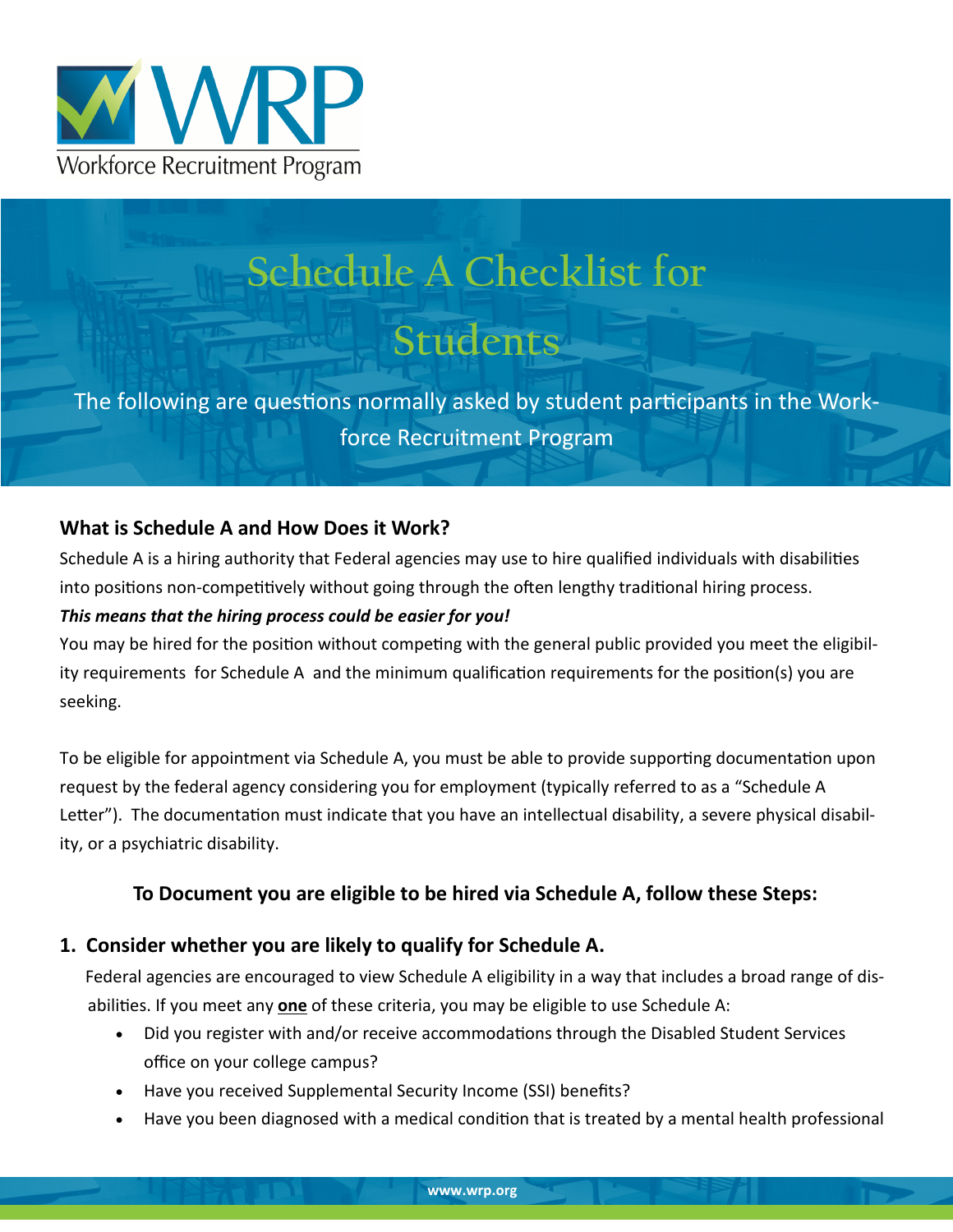such as a learning disability, attention deficit disorder, anxiety disorder, etc.?

- Were you ever identified as needing services through the Individuals with Disabilities Education Act (IDEA)?
- Did you receive services in elementary or high school through an Individualized Education Program (IEP) or a 504 plan in school?
- Have you ever received vocational rehabilitation services?
- Do you fit under the Americans with Disabilities Act Amendments Act of 2008 (ADAAA) and/or the Rehabilitation Act of 1973 as amended definition of an individual with a disability?

#### **2. Obtain supporting documentation.**

You will need to obtain supporting documentation that states that you are an individual with a severe physical, intellectual, or psychiatric disability. The form most used for this is called a Schedule A Letter.

#### **It is generally recommended that the documentation should not include:**

Specific information about your disability (beyond the broad categories listed above) or your medical history.

#### **Who can provide Schedule A documentation for you?**

- $\checkmark$  A licensed Medical Professional (such as family physicians, nurse practitioners, physician's assistants, psychologists, psychiatrists, audiologists, and other specialists)
- $\checkmark$  A licensed Rehabilitation Professional
- $\checkmark$  Any federal or state-level agency or entity that issues or provides disability benefits (such as the Social Security Administration, the Veteran's Administration, etc.)
- **The documentation must be on official letter head and be signed by a provider listed above.**

### **3. Read** *up on Schedule A and get help if you need it.*

#### **Visit the Resources Section of the WRP website to get more information about Schedule A. You may also:**

- $\checkmark$  Read "The ABC's of Schedule A" posted in the Resources section of the [www.wrp.gov](http://www.wrp.gov) website.
- $\checkmark$  Ask your WRP Campus Coordinator for advice on whom to contact to get your Schedule A documentation.
- $\checkmark$  Review the "Federal Schedule A Hiring Authority Fact Sheet..." at [http://www.dol.gov/odep/](http://www.dol.gov/odep/pdf/20120103ScheduleA.pdf) [pdf/20120103ScheduleA.pdf.](http://www.dol.gov/odep/pdf/20120103ScheduleA.pdf)

#### *ADDITIONAL TIPS:*

- *In the past, Schedule A documentation included a statement of "Job readiness." As of 2013, this is no longer a requirement.*
- *Consider obtaining your Schedule A Letter from your campus Health Center.*
- *Bring a printout of the Sample Schedule A letter with you to your appointment. It will give the profes-*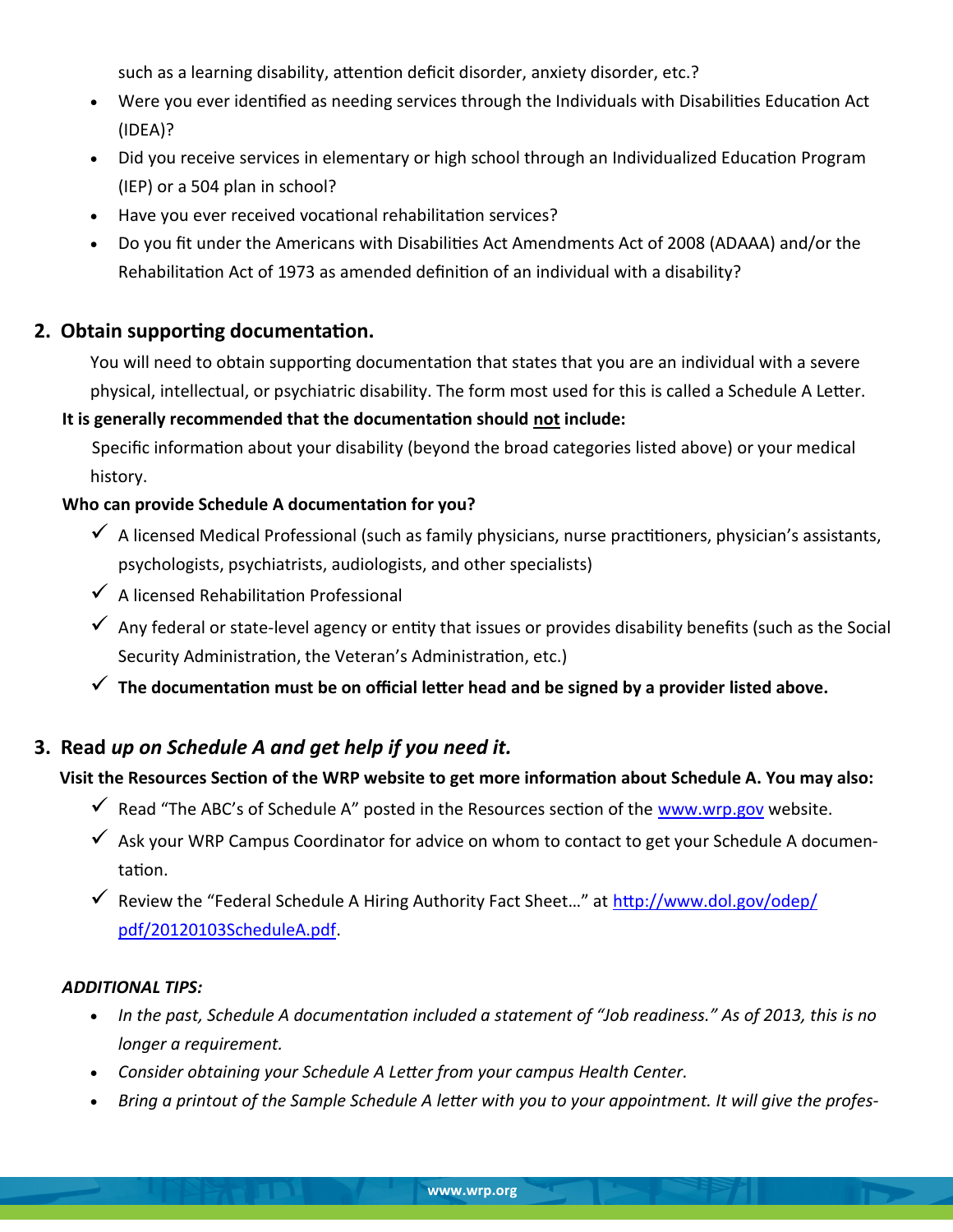*sional writing the letter an easy template to use and you can be sure the letter is written correctly.* 

- You can access the Sample Schedule A letter on the Resources page of the **www.wrp.gov** website.
- *Don't delay in getting your Schedule A documentation. Although you may not need to provide it until later in the hiring process, having it upfront will improve your chances of being hired quickly. If an agency does not believe the documentation is sufficient, they may request additional information to ensure you meet the eligibility requirements for Schedule A.*